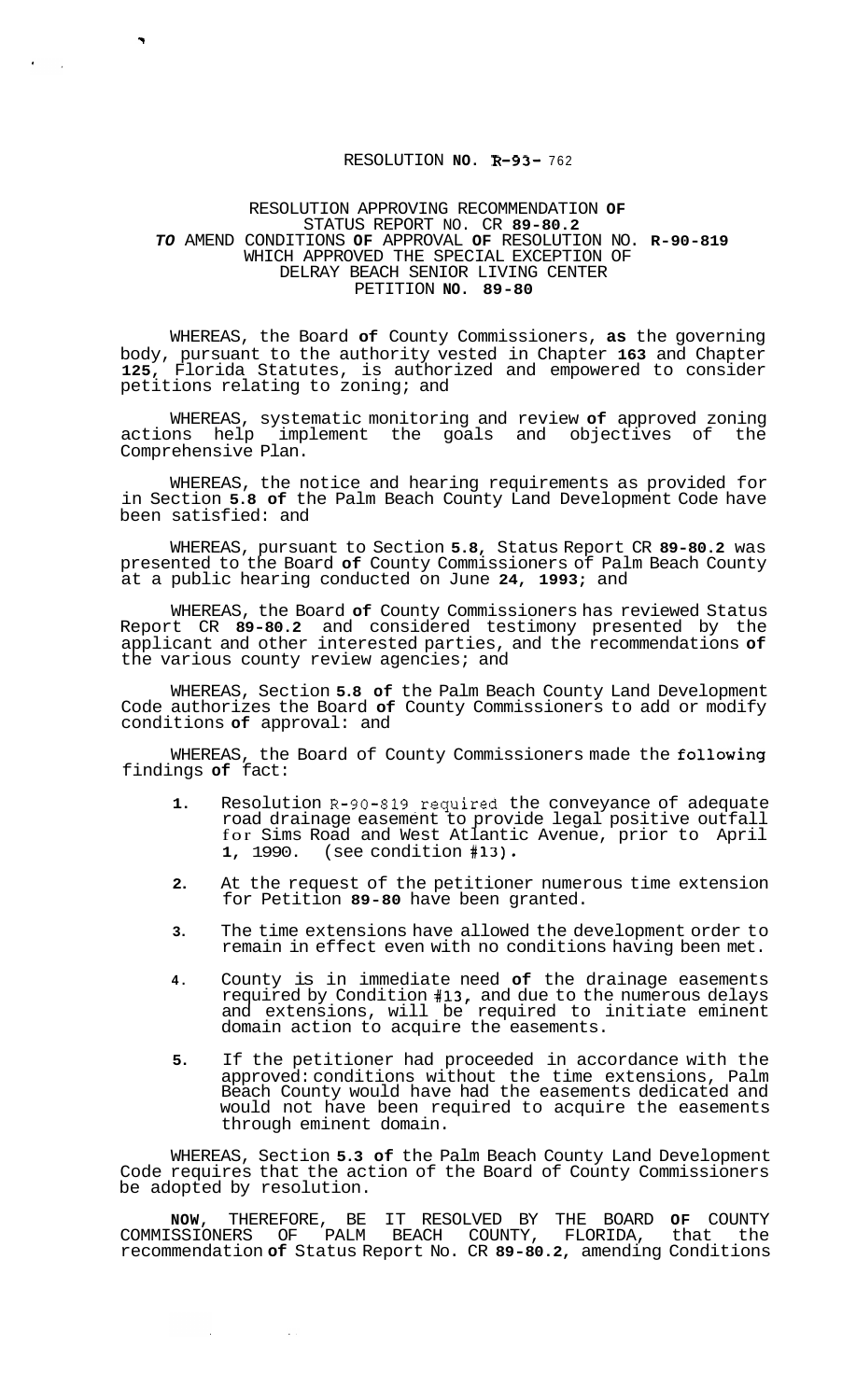**of** Approval **of** Resolution **No.** R-90-819, the Special Exception **of**  Delray Beach Senior Living Center, Petition No. 89-80, confirmed by the adoption of Resolution R-90-819, which granted a Special Exception to permit a Planned Unit Development consisting exclusively of a Congregate Living Facility (Type 111)-Delray Beach Senior Living Center on a parcel of land lying in the West **1/2 of**  the Southwest **1/4** of the Southeast **1/4** of Section **14,** Township **46**  South, Range **42** East, lying South of State Road **806** (West Atlantic Avenue), less the West **63.00** feet thereof, being located on the south side of Atlantic Avenue approximately **300** feet west of Markland Avenue in a RM-Multiple Family Residential Zoning District (Medium Density), is approved, as amended, subject to the following conditions:

- 1. The petitioner shall comply with all previous conditions of approval unless expressly modified herein.
- **2.** Condition number **13** which currently states:

**F** 

If required by the County Engineer the property owner shall convey to Palm Beach County prior to April **1,** 1990 adequate road drainage easements through the project **Is** internal surface water management system to provide legal positive outfall for all runoff from those segments of Sims Road and West Atlantic Avenue along the property frontage and for a maximum **400** ft. distance each side of the property boundary lines along Sims Road and West Atlantic Avenue. Said easements shall be no less than **20** feet in width. The drainage system within the project shall have sufficient retention/detention capacity to meet the storm water discharge and treatment requirements of the applicable County Water Control District and South Florida Water Management for the combined runoff from the project and district the ultimate Thoroughfare Plan Road Section(s) of the included segment.

Is hereby amended to state:

Property owner agrees to reimburse Palm Beach County for all costs and related expenses including any and all legal fees, court costs, etc. incurred by the County related to the acquisition by eminent domain for road drainage easements through the project's internal surface water management system to provide legal positive outfall for all runoff from those segments of Sims Road and West Atlantic Avenue along the property frontage and for a maximum **400** ft. distance each side of the property boundary lines along Sims Road and West Atlantic Avenue.

The reimbursement shall be made prior to November **1,** 1993, or at the time of closing on the property